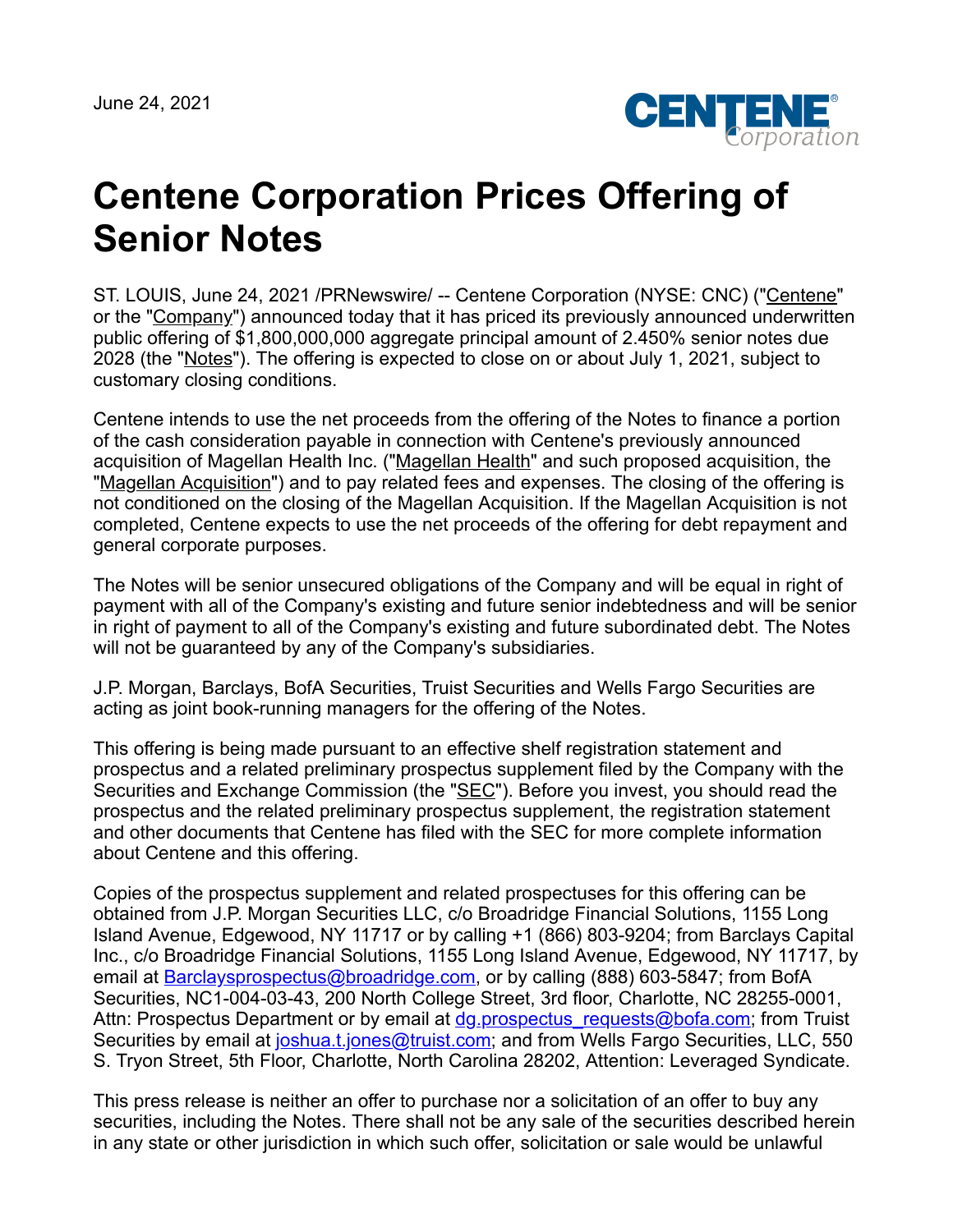prior to registration or qualification under the securities laws of any such state or other jurisdiction.

## **About Centene Corporation**

Centene Corporation, a Fortune 25 company, is a leading multi-national healthcare enterprise that is committed to helping people live healthier lives. The Company takes a local approach – with local brands and local teams – to provide fully integrated, high-quality, and cost-effective services to government-sponsored and commercial healthcare programs, focusing on under-insured and uninsured individuals. Centene offers affordable and highquality products to nearly 1 in 15 individuals across the nation, including Medicaid and Medicare members (including Medicare Prescription Drug Plans) as well as individuals and families served by the Health Insurance Marketplace, the TRICARE program, and individuals in correctional facilities. The Company also serves several international markets, and contracts with other healthcare and commercial organizations to provide a variety of specialty services focused on treating the whole person. Centene focuses on long-term growth and the development of its people, systems and capabilities so that it can better serve its members, providers, local communities, and government partners.

## **Cautionary Statements on Forward-Looking Statements of Centene Corporation**

All statements, other than statements of current or historical fact, contained in this communication are forward-looking statements. Without limiting the foregoing, forwardlooking statements often use words such as "believe," "anticipate," "plan," "expect," "estimate," "intend," "seek," "target," "goal," "may," "will," "would," "could," "should," "can," "continue" and other similar words or expressions (and the negative thereof). Centene Corporation and its subsidiaries (the "Company", "our", or "we") intends such forwardlooking statements to be covered by the safe-harbor provisions for forward-looking statements contained in the Private Securities Litigation Reform Act of 1995, and we are including this statement for purposes of complying with these safe-harbor provisions. In particular, these statements include, without limitation, statements about Centene's settlements with Ohio and Mississippi to resolve claims made by the states with regard to practices at Envolve, our pharmacy benefits manager subsidiary, and other possible future claims and settlements related to the practices at Envolve and our ability to settle claims with other states within the reserve estimate we have recorded and on other acceptable terms, or at all, intended use of proceeds from this offering, including in connection with the Magellan Acquisition, future operating or financial performance, market opportunity, growth strategy, competition, expected activities in completed and future acquisitions, including statements about the impact of the Magellan Acquisition, Centene's completed acquisition of WellCare Health Plans, Inc., a Delaware corporation and a wholly-owned subsidiary of the Company ("WellCare," and such acquisition, the "WellCare Acquisition"), other recent and future acquisitions, investments and the adequacy of Centene's available cash resources.

These forward-looking statements reflect Centene's current views with respect to future events and are based on numerous assumptions and assessments made by Centene in light of Centene's experience and perception of historical trends, current conditions, business strategies, operating environments, future developments and other factors Centene believes appropriate. By their nature, forward-looking statements involve known and unknown risks and uncertainties and are subject to change because they relate to events and depend on circumstances that will occur in the future, including economic, regulatory, competitive and other factors that may cause Centene's or its industry's actual results, levels of activity, performance or achievements to be materially different from any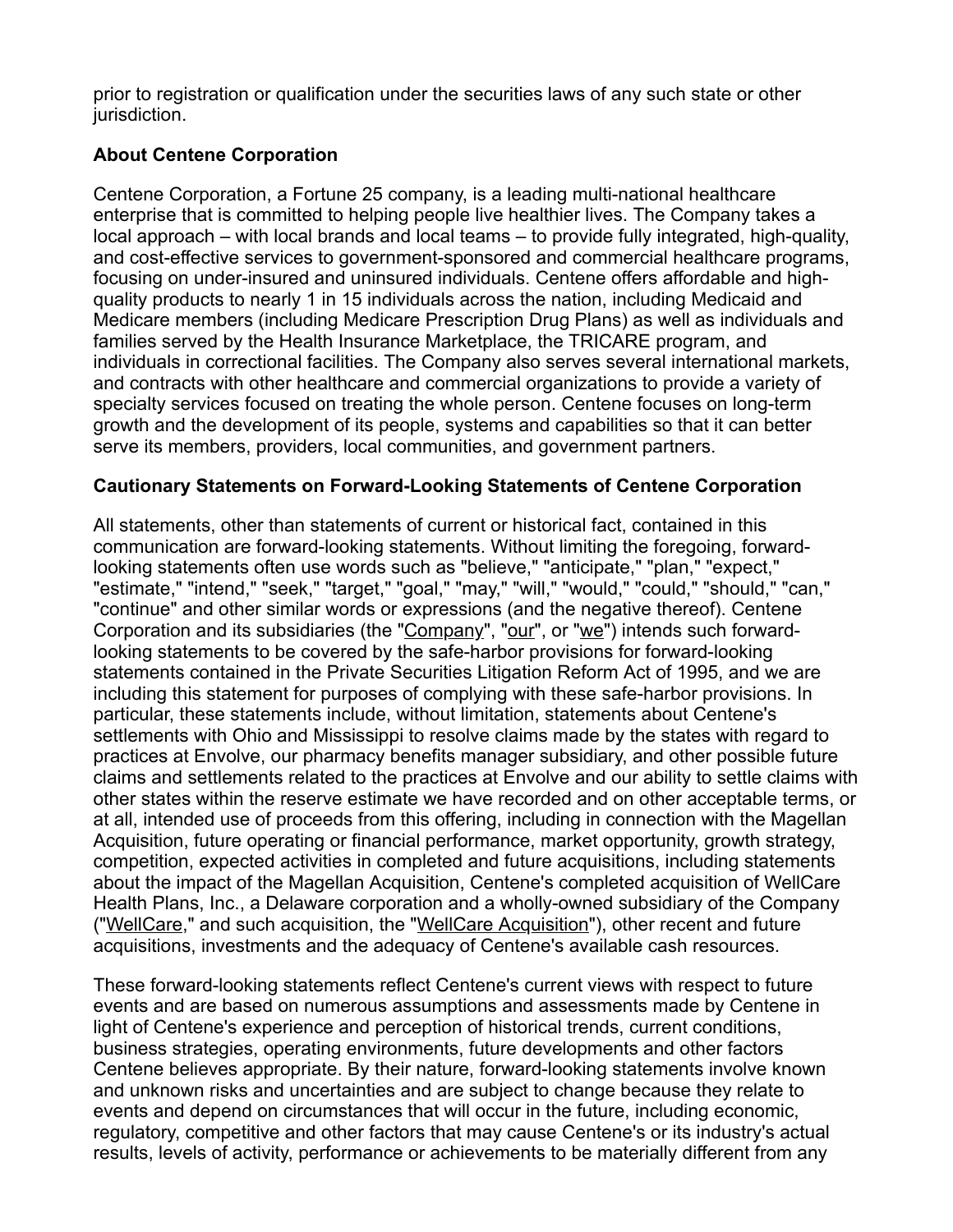future results, levels of activity, performance or achievements expressed or implied by these forward-looking statements. These statements are not guarantees of future performance and are subject to risks, uncertainties and assumptions. All forward-looking statements included in this communication are based on information available to Centene on the date of this communication. Except as may be otherwise required by law, Centene undertakes no obligation to update or revise the forward-looking statements included in this communication, whether as a result of new information, future events or otherwise, after the date of this communication. You should not place undue reliance on any forward-looking statements, as actual results may differ materially from projections, estimates, or other forward-looking statements due to a variety of important factors, variables and events including but not limited to: the impact of the novel strain of coronavirus ("COVID-19") on global markets, economic conditions, the healthcare industry and Centene's results of operations and the response by governments and other third parties; the risk that regulatory or other approvals required for the Magellan Acquisition may be delayed or not obtained or are subject to unanticipated conditions that could require the exertion of management's time and our resources or otherwise have an adverse effect on Centene; the possibility that certain conditions to the consummation of the Magellan Acquisition will not be satisfied or completed on a timely basis and accordingly the Magellan Acquisition may not be consummated on a timely basis or at all; uncertainty as to the expected financial performance of the combined company following completion of the Magellan Acquisition; the possibility that the expected synergies and value creation from the Magellan Acquisition or the WellCare Acquisition (or other acquired businesses) will not be realized, or will not be realized within the respective expected time periods; the risk that unexpected costs will be incurred in connection with the completion and/or integration of the Magellan Acquisition or that the integration of Magellan Health will be more difficult or time consuming than expected; the risk that potential litigation in connection with the Magellan Acquisition may affect the timing or occurrence of the Magellan Acquisition or result in significant costs of defense, indemnification and liability; a downgrade of the credit rating of our indebtedness, which could give rise to an obligation to redeem existing indebtedness; the inability to retain key personnel; disruption from the announcement, pendency, completion and/or integration of the Magellan Acquisition or from the integration of the WellCare Acquisition, or similar risks from other acquisitions we may announce or complete from time to time, including potential adverse reactions or changes to business relationships with customers, employees, suppliers or regulators, making it more difficult to maintain business and operational relationships; Centene's ability to accurately predict and effectively manage health benefits and other operating expenses and reserves, including fluctuations in medical utilization rates due to the impact of COVID-19; competition; membership and revenue declines or unexpected trends; changes in healthcare practices, new technologies, and advances in medicine; increased healthcare costs; changes in economic, political or market conditions; changes in federal or state laws or regulations, including changes with respect to income tax reform or government healthcare programs as well as changes with respect to the Patient Protection and Affordable Care Act ("ACA") and the Health Care and Education Affordability Reconciliation Act, collectively referred to as the ACA and any regulations enacted thereunder that may result from changing political conditions, the new administration or judicial actions, including the ultimate outcome in "Texas v. United States of America" regarding the constitutionality of the ACA; rate cuts or other payment reductions or delays by governmental payors and other risks and uncertainties affecting Centene's government businesses; Centene's ability to adequately price products; tax matters; disasters or major epidemics; changes in expected contract start dates; provider, state, federal, foreign and other contract changes and timing of regulatory approval of contracts; the expiration, suspension, or termination of Centene's contracts with federal or state governments (including but not limited to Medicaid, Medicare, TRICARE or other